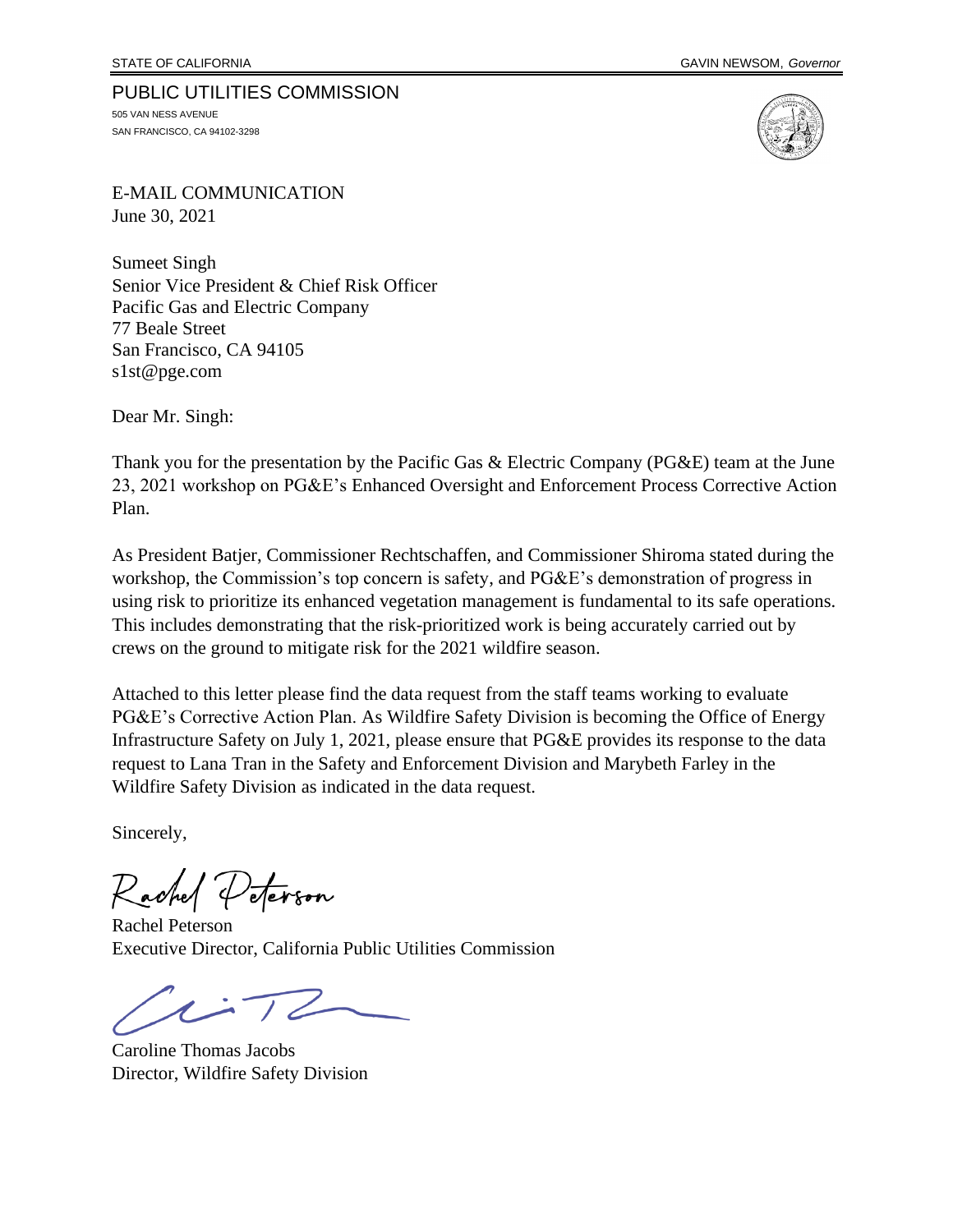## PUBLIC UTILITIES COMMISSION 505 VAN NESS AVENUE

SAN FRANCISCO, CA 94102-3298



June 30, 2021

Sumeet Singh Meredith Allen Senior Vice President & Chief Risk Officer Director, Regulatory Affairs Pacific Gas and Electric Company Pacific Gas and Electric Company 77 Beale Street 77 Beale Street San Francisco, CA 94105 San Francisco, CA 94105 [s1st@pge.com](mailto:s1st@pge.com) [MEAe@pge.com](mailto:MEAe@pge.com)

**SUBJECT: Data Request** regarding Pacific Gas and Electric's (PG&E) Corrective Action Plan (CAP) to address Resolution M-4852 (Enhanced Oversight and Enforcement Step 1)

The California Public Utilities Commission (CPUC) requests that you respond to the following questions regarding PG&E's Corrective Action Plan filed May 6, 2021, to address Resolution M-4852 regarding PG&E's placement in Step 1 of Enhanced Oversight and Enforcement. Please provide us with the name of the person(s) who prepares each section of the data request response.

- 1. Per Element 3 of its Corrective Action Plan, PG&E is required to provide a detailed list of planned EVM work. However, what PG&E provided was a summary of total miles planned for work per a particular Circuit Protection Zones (CPZs). Please provide an Excel spreadsheet listing all work planned per segment within each CPZ.
- 2. Provide an Excel spreadsheet that identifies all the CPZs that will be worked on between now and August  $6<sup>th</sup>$  when PG&E's first 90-day plan is due. Identify the number of miles per identified work segment/project within each CPZ. On a forward-going basis, please provide this information for each 90-day report (See Question 20c).
- 3. For the information requested in Question 2, provide the breakdown of resources and personnel types, including the following information:
	- a. How many supervisors assigned per region?
	- b. How many contractors per supervisor?
	- c. How many foremen per contracting company?
	- d. How many field employees per contracting company?
	- e. Which contracting company is assigned which CPZs?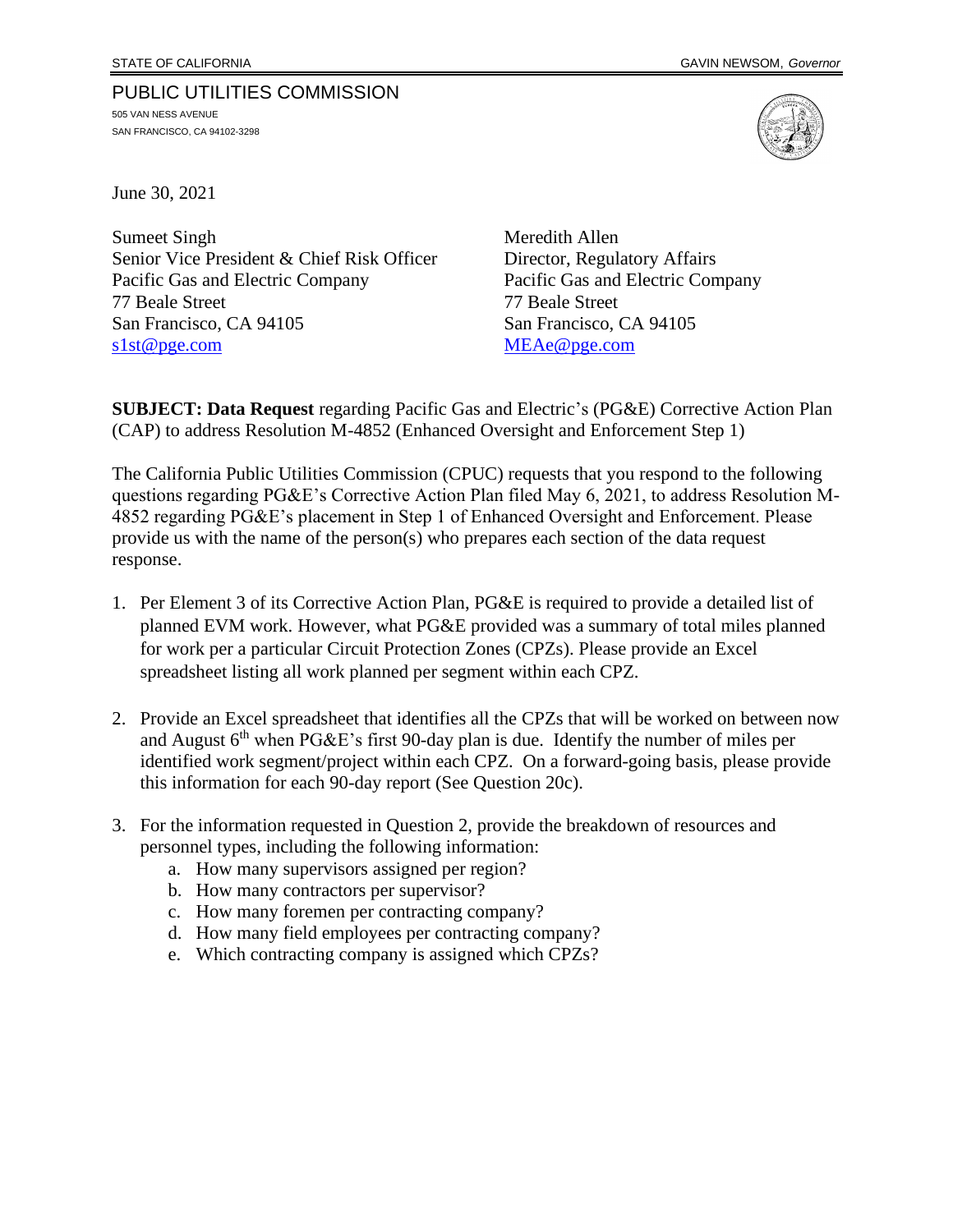- 4. How will PG&E inform and communicate its EVM goals and targets to teams and individual staff members? With regards to this issue, please respond to the following questions:
	- a. How will PG&E inform and communicate its Enhanced Vegetation Management (EVM) goals and targets to teams and individual staff members?
	- b. In its CAP, PG&E states that it will hold quarterly meetings with Vegetation Management on work progress, forecasted remaining miles, and review of approved changes. However, the first meeting will not occur until after the close of second quarter. How will PG&E communicate this information to lower-management staff, non-management staff, and contractors, given this timing conflict?
- 5. Please describe how PG&E communicates its Enhanced Vegetation Management (EVM) scope of work to the contractors assigned to perform such work. In answering this question, please describe the following:
	- a. How PG&E verifies that contractors understand and follow the scope of work;
	- b. Whether PG&E employs inhouse personnel to validate contractor work; In the first 90-day report, provide the methodology used to assure quality of EVM work performed by contractors (QA/QC).
- 6. Explain PG&E's approach to planning transmission vegetation work in 2021 based on risk. PG&E later states that the transmission model is not being developed until 2022.<sup>1</sup> Please explain why the modeling of transmission risk was not prioritized for 2021.
- 7. For each of the Circuits listed Attachment E, *2021 Enhanced Vegetation Management Scope of Work*, please provide a list of all other CPZs not included in the 2021 EVM Scope of Work that are associated with the named circuit and the remaining non-EVM circuit miles. If possible, please provide this information in the same format as the table in Attachment E.
- 8. Please explain in detail the effect (if any) that fires have on the risk model and rankings. How often are fire burned areas used as an input to the model to properly adjust the output, plan, and risk scores? In your response, please provide concrete examples.
- 9. How are risks such as peak loading capacity, reliability, wildfire spread, population density and prior Public Safety Power Shut-off (PSPS) events that were included in the 2020 Risk Value Overlay now included in the 2021 Wildfire Distribution Risk Model? Please explain your answer and provide relevant examples.
- 10. Explain and describe PG&E's documentation of Wildfire Risk Governance Steering Committee (WRGSC) meetings, as well as PG&E's documentation for decision-making processes by Vegetation Management or the Vegetation Management Board, which are depicted in Figure 6 on page 17 of PG&E's May 6<sup>th</sup> revised Corrective Action Plan.

 $<sup>1</sup>$  CAP Attachment B, p.8.</sup>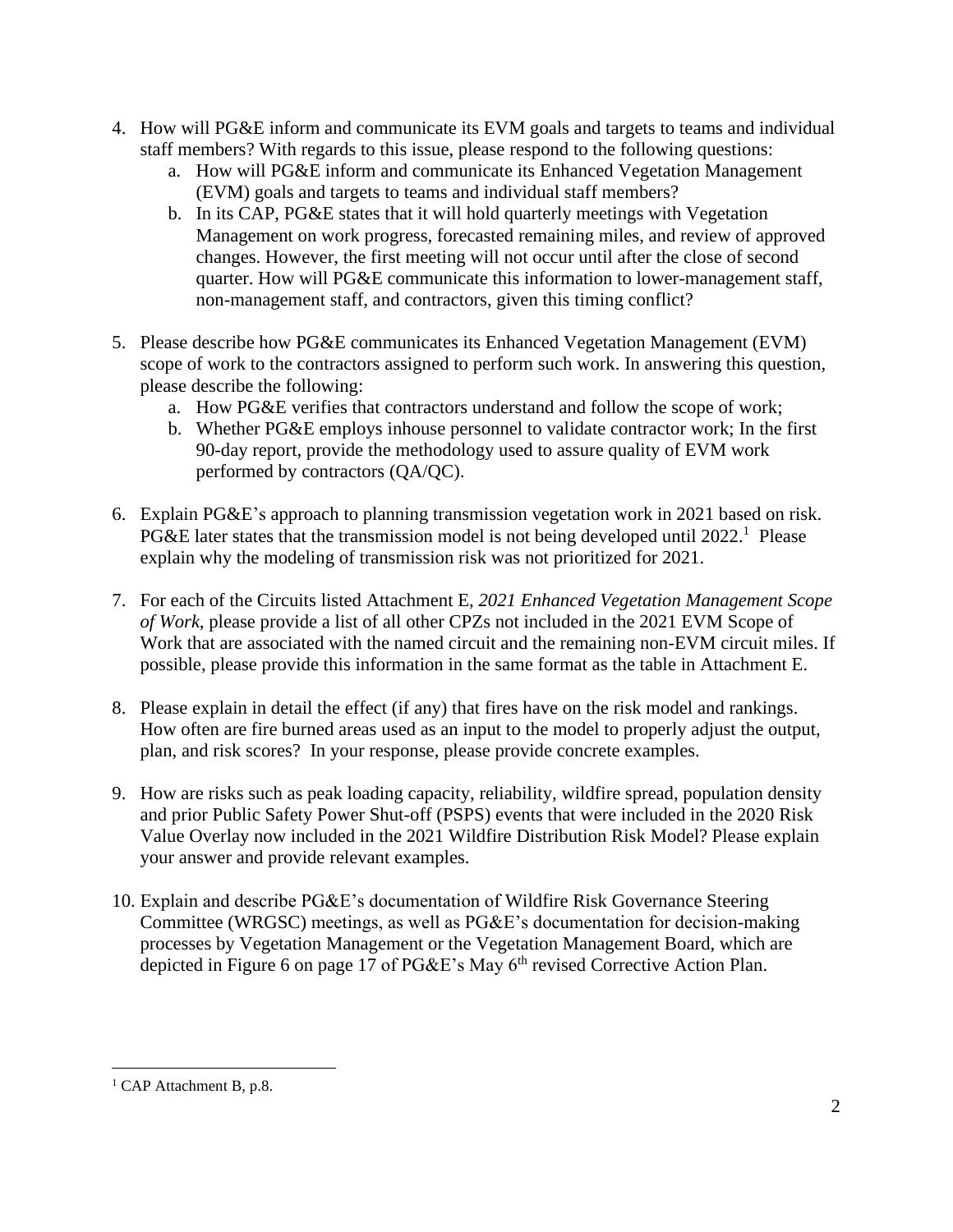- 11. Provide documentation regarding the by-laws and structure of the WRGSC.
	- a. Please explain if there is a process for appeals to WRGSC recommended changes.
	- b. How will Chief Risk Officer's (CRO) involvement drive or impact decision-making by the WRGSC?
- 12. In its May 6th CAP, PG&E identifies three stages of work, with pre-inspection preceding tree removal work. <sup>2</sup> Please explain if the pre-inspection work will identify the conditions that would impact or prohibit planned EVM work and whether these issues will be resolved prior to work scheduling and assignment.
- 13. How exactly does PG&E determine EVM completion? As an example, if PG&E is not able to complete 2 miles of a 10-mile CPZ because of customer refusals or permit issues, what does PG&E receive credit for? Please explain your response.
- 14. How does PG&E calculate and mitigate the residual risk associated with mileage/segments of a CPZ that cannot be worked due to various constraints such as permitting issues/delays or customer refusals? Please explain your response.
- 15. Please explain how many miles or how much "carry-over work" from 2020 are included in the 2021 EVM goal of  $1,800$  miles?<sup>3</sup> How much carry-over work in total is included in the 2021 reported progress?
- 16. How will PG&E increase its EVM completion rate in the second half of 2021 to reach 1,800 miles based on the limited number of completed miles reported completed at mid-year (approximately 500 miles)? Specify the factors and improvements taken by PG&E to increase its rate three-fold in the second half of 2021.
- 17. What are the greatest risks PG&E has identified as impediments to reaching its quarterly and annual EVM goals? In your response, please explain the following:
	- a. What is PG&E's course-correct plan if it fails to meet a weekly, monthly, or quarterly goal?
	- b. What will be the potential effect of a PSPS or Red Flag events on PG&E's targets and how will PG&E navigate or adjust the quarterly goals?
- 18. Describe the similarities and the differences between the EVM program and the safety requirements ordered or recommended by Judge Alsup in PG&E's federal bankruptcy case. Please explain how the new Zogg Fire PSPS shut-off criteria required by Judge Alsup affect PG&E's wildfire VM/EVM risk assessments, models, or scope of work.

 $2$  CAP, p.4.

<sup>&</sup>lt;sup>3</sup> CAP Element 13 and Table 1.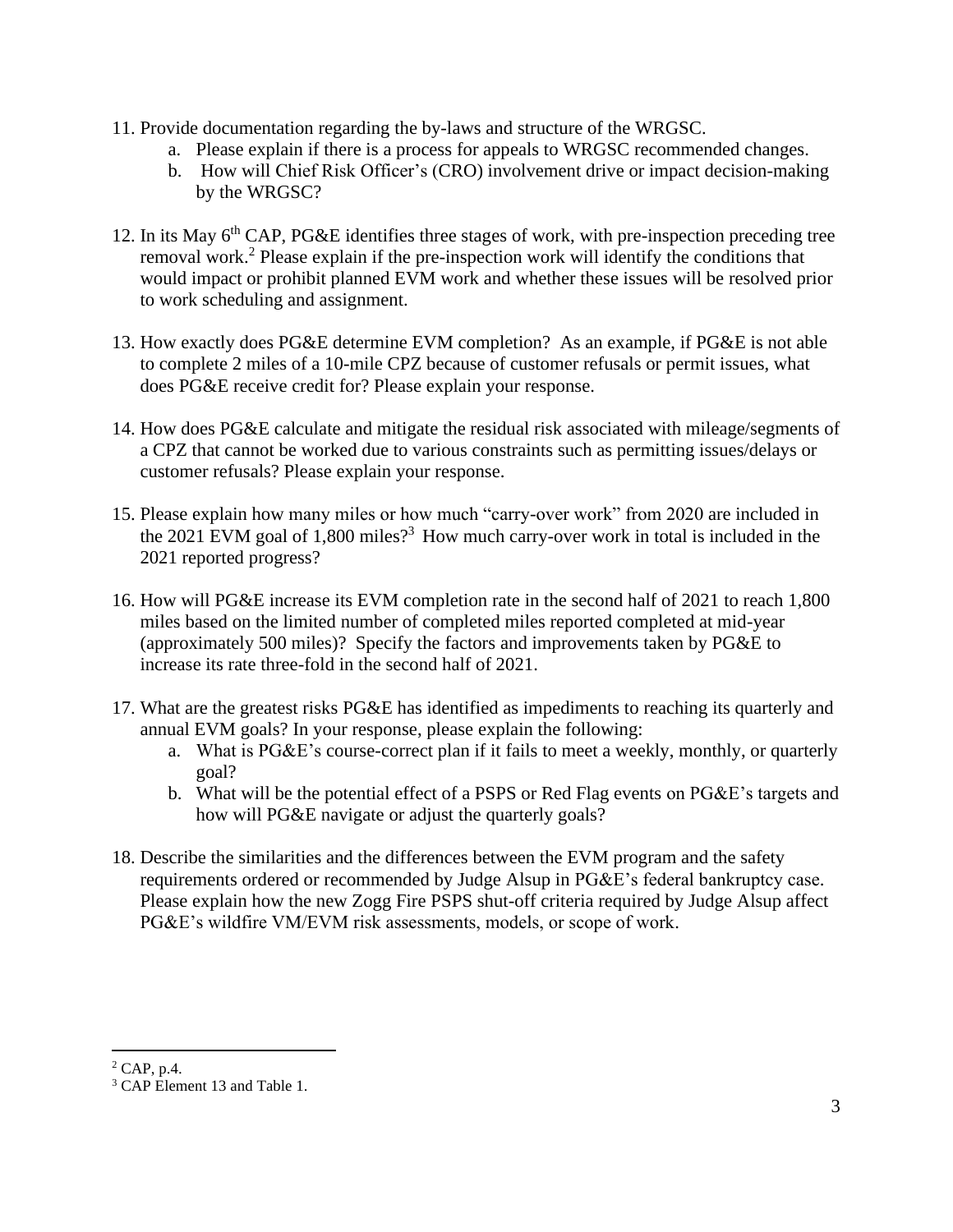19. Assuming PG&E meets its 1,800-mile goal by 12/31/21, identify the steps PG&E will take to verify and close-out its 2021 EVM accounting by February 2022. Describe the steps and review process that will need to occur in the month between PG&E completing all assigned work and when the EVM accounting is to be closed out in February 2022.

## **Ninety (90)-Day Report Items**

- 20. The Commission has identified the following data, information, and documents that PG&E should provide in its first 90-day report.
	- a. GIS data to map out where EVM work will be performed. Provide digital GIS system maps showing the location of each of the 99 CPZs in the CAP 2021 EVM Scope of Work. Maps should include CPZ labels and show/label other CPZs which are part of the same circuit. PG&E should update this GIS data in each 90-day report to show where work has been completed.
	- b. WRGSC-recommended changes that would impact the milestones and targets in PG&E's CAP and Wildfire Mitigation Plan (WMP) (including updated targets and milestones as appropriate).
	- c. An Excel spreadsheet that identifies all the Circuit Protection Zones (CPZ) that will be worked on within the next 90 days beginning August 6th. Identify the number of miles per identified work segment/project within each CPZ.
	- d. For the next 90-day EVM work plan beginning August 6th in Question 20c, provide the breakdown of resources and personnel types, including the following information:
		- i. How many supervisors assigned per region?
		- ii. How many contractors per supervisor?
		- iii. How many foremen per contracting company?
		- iv. How many field employees per contracting company?
		- v. Which contracting company is assigned which CPZs?
	- e. The Action Plan (developed by 6/28) to address issues identified in PG&E's Internal Audit Report from May 21, 2021.

Your response should be provided in electronic format, if available, and in hard copy otherwise. (If available in Word format, send the Word document and do not send the information as a PDF file.) All electronic documents submitted in response to this data request should be in readable, downloadable, printable, and searchable formats, unless the use of such formats is not feasible.